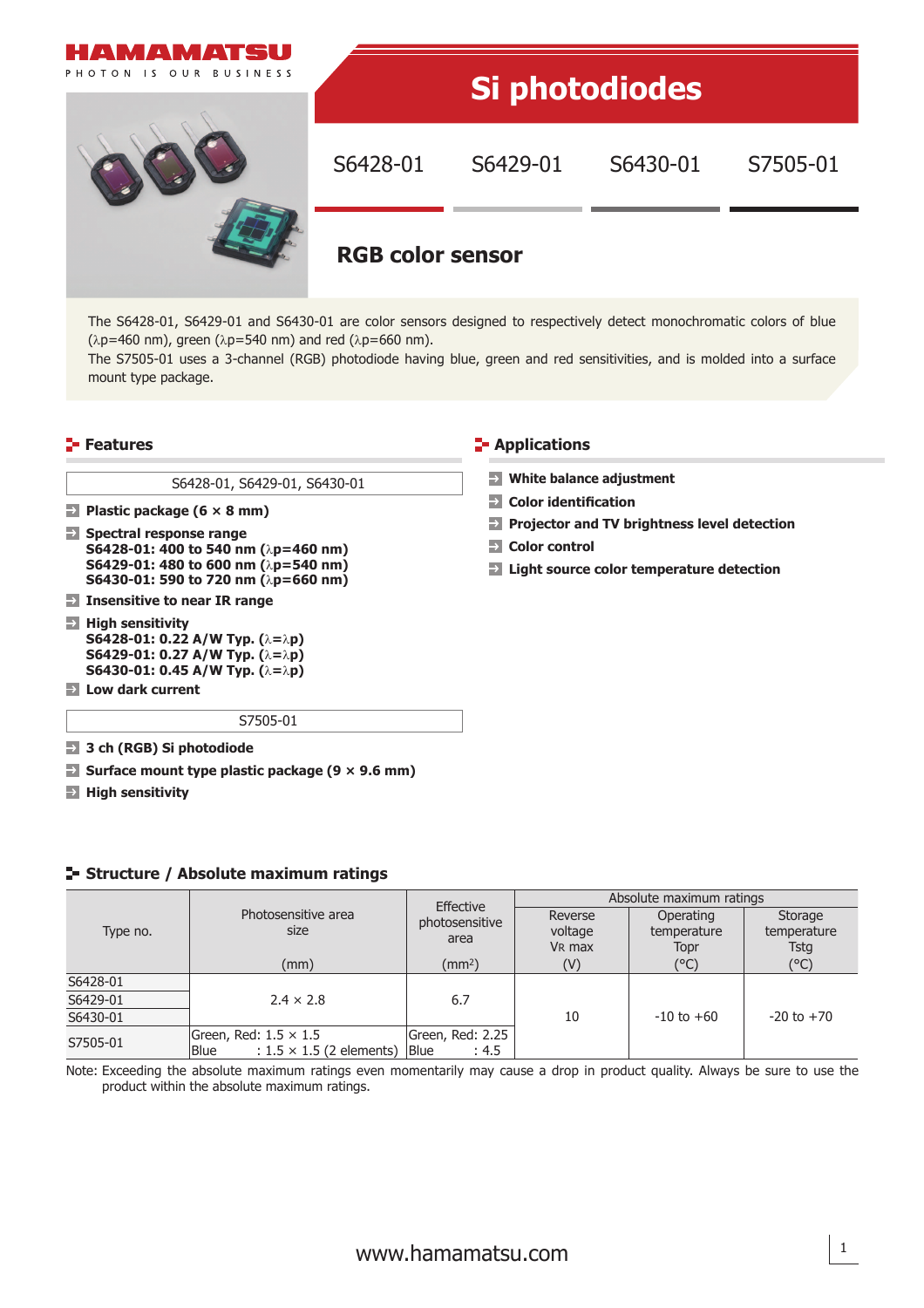# **Electrical and optical characteristics (Typ. Ta=25 °C, unless otherwise noted)**

| Type no.       |             | Spectral<br>response<br>range<br>$\Lambda$ | Peak<br>sensitivity<br> wavelength <br>$\lambda p$ | Photo-<br>sensitivity<br>$\lambda = \lambda p$ | Dark current<br>Id<br>$V_R = 1 V$ |         | Temp.<br>coefficient<br>of<br>I <sub>D</sub> | Rise time<br>tr<br>$V_R = 0 V$<br>$RL=1$ kΩ<br>10 to 90 % | Terminal<br>capacitance<br>Ct<br>$V_R = 0 V$<br>$f = 10$ kHz |      | Spectral<br>response<br>half width<br>$FWHM *2$ |
|----------------|-------------|--------------------------------------------|----------------------------------------------------|------------------------------------------------|-----------------------------------|---------|----------------------------------------------|-----------------------------------------------------------|--------------------------------------------------------------|------|-------------------------------------------------|
|                |             |                                            |                                                    |                                                | Typ.                              | Max.    |                                              |                                                           | Typ.                                                         | Max. |                                                 |
|                |             | (nm)                                       | (nm)                                               | (A/W)                                          | (pA)                              | (pA)    | $(\text{times}/^{\circ}C)$                   | $(\mu s)$                                                 | (pF)                                                         | (pF) | (nm)                                            |
| S6428-01       |             | 400 to 540                                 | 460                                                | 0.22                                           |                                   |         |                                              |                                                           |                                                              |      | 90                                              |
| S6429-01       |             | 480 to 600                                 | 540                                                | 0.27                                           | 5                                 | 20      |                                              |                                                           | 200                                                          | 400  | 70                                              |
| S6430-01       |             | 590 to 720                                 | 660                                                | 0.45                                           |                                   |         |                                              |                                                           |                                                              |      | 90                                              |
| S7505-01 Green | <b>Blue</b> | 400 to 540                                 | 460                                                | 0.18                                           | $10*1$                            | $200*1$ | 1.12                                         | 0.5                                                       | 150                                                          | 300  | 90                                              |
|                |             | 480 to 600                                 | 540                                                | 0.23                                           |                                   |         |                                              |                                                           | 80                                                           | 150  | 60                                              |
|                | Red         | 590 to 720                                 | 620                                                | 0.16                                           |                                   |         |                                              |                                                           |                                                              |      | 70                                              |

\*1: All elements

\*2: Defined as shown in the figure at right



Wavelength (nm)

KSPDC0031EA

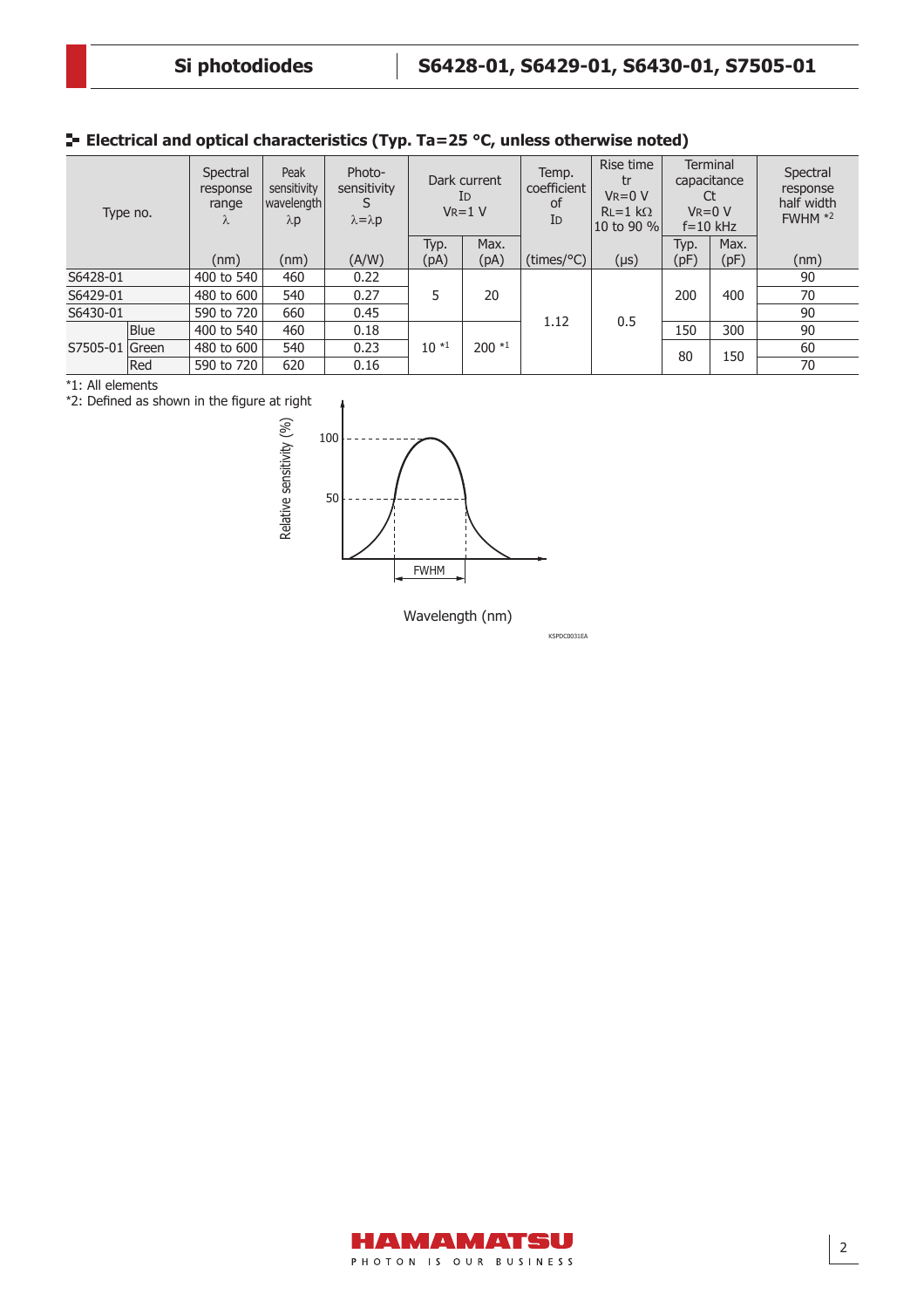#### **Spectral response**







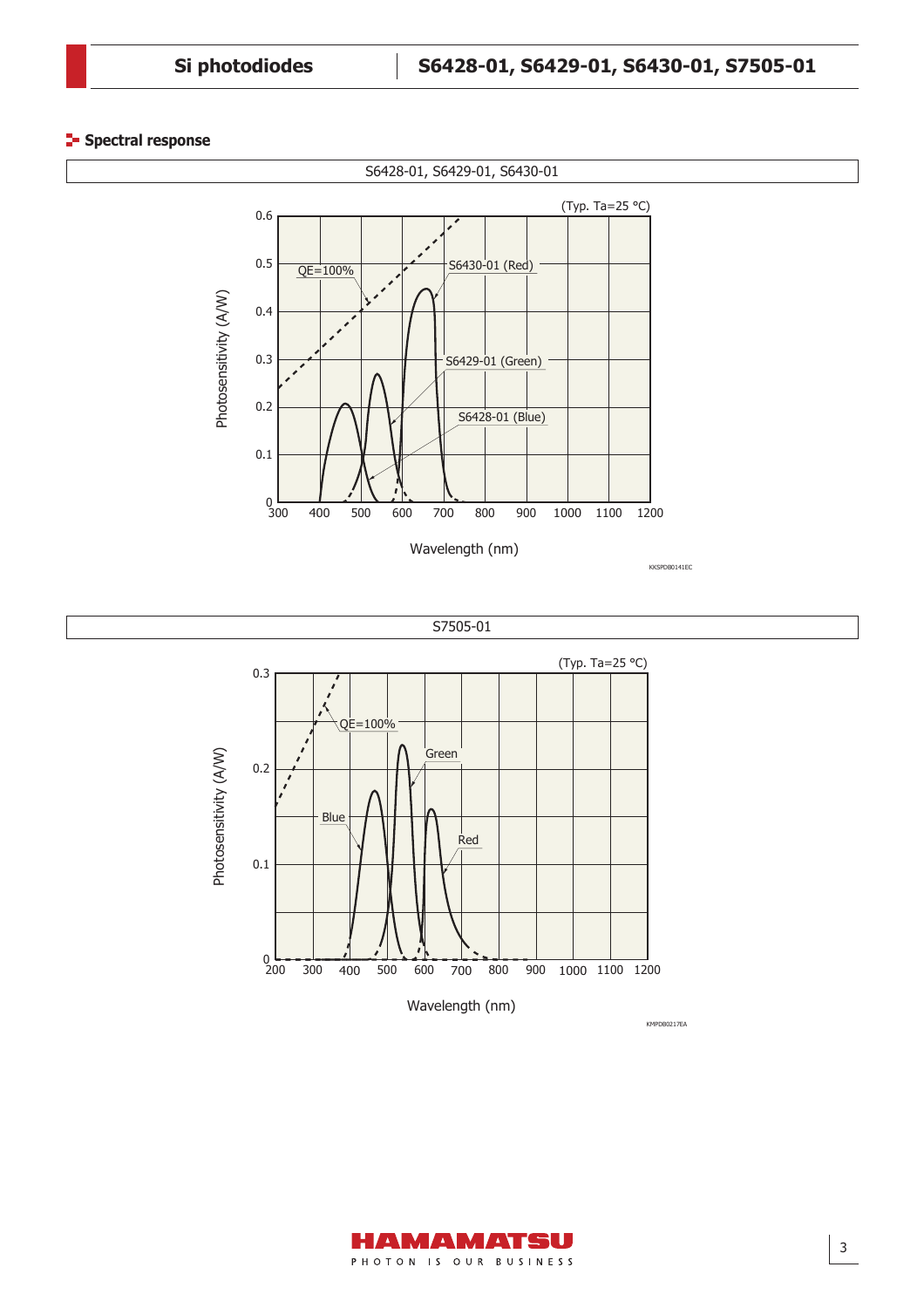#### **Linearity**







#### **Dark current vs. reverse voltage Terminal capacitance vs. reverse voltage**



KSPDB0142EC KSPDB0143EC

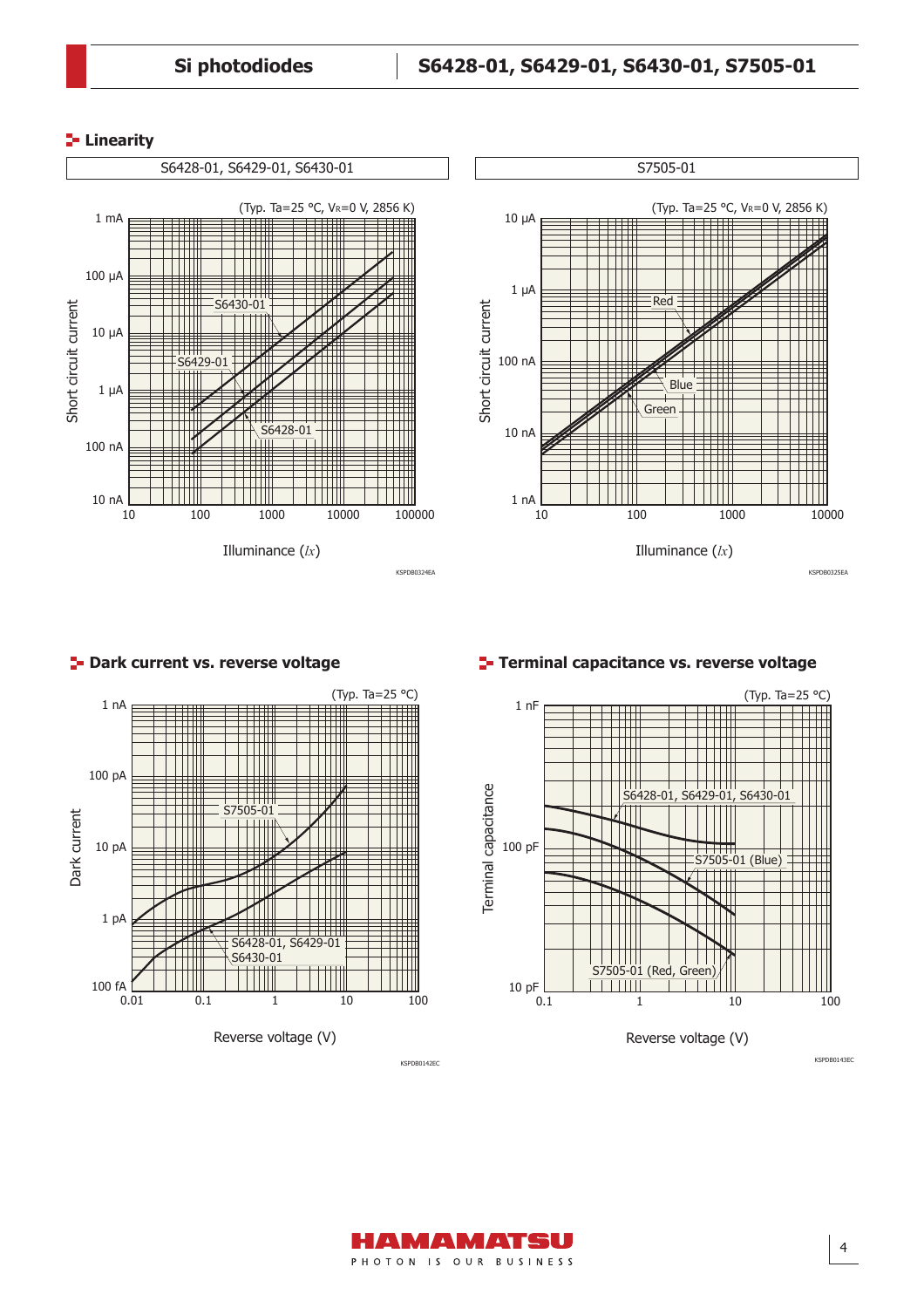#### **P**- Dimensional outlines (unit: mm)



Standard packing: stick (50 pcs/stick)

Note: If excessive vibration is continuously applied to the glass filter, there is a risk that the filter may come off, so secure the glass filter with a holder.

![](_page_4_Picture_6.jpeg)